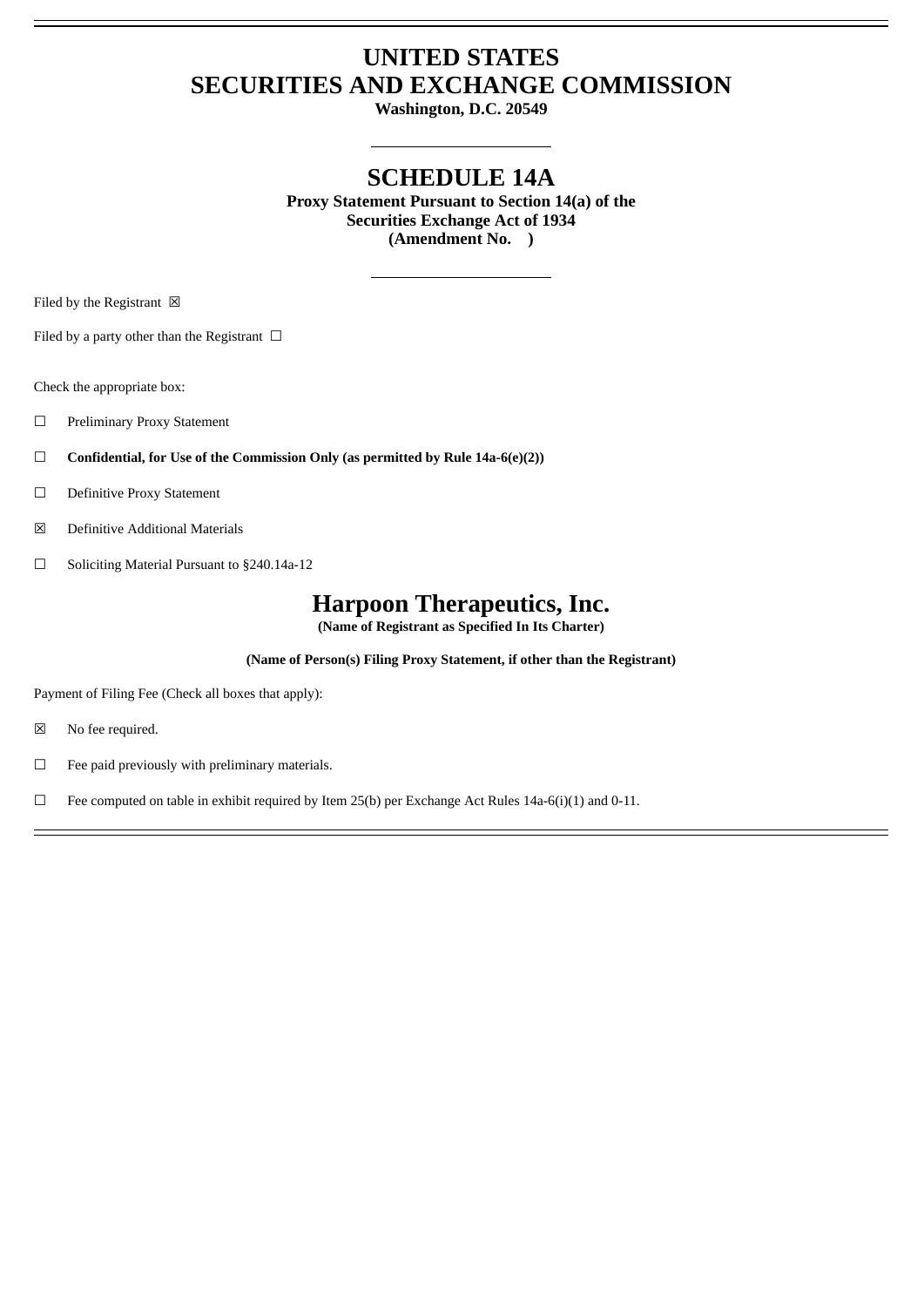

#### **HARPOON THERAPEUTICS, INC.**

2022 Annual Meeting Vote by June 21, 2022 11:59 PM ET





HARPOON THERAPEUTICS, INC. ATTENTION: CORRORATE SECRETARY 131 OYSTER FORT BOULEVARD, SUITE 300 SOUTH SAN FRANCISCO, CALIFORNIA 94080

### You invested in HARPOON THERAPEUTICS, INC. and it's time to vote!

You have the right to vote on proposals being presented at the Annual Meeting. This is an important notice regarding the availability of proxy materials for the stockholder meeting to be held on June 22, 2022 at 9:00 a.m. Pacific Time.

### Get informed before you vote

View the Notice and Proxy Statement and the Annual Report on Form 10-K online OR you can receive a free paper or email copy of the material(s) by requesting prior to June 8, 2022. If you would like to request a copy of the material(s) for this and/or future stockholder meetings, you may (1) visit www.ProxyVote.com, (2) call 1-800-579-1639 or (3) send an email to sendmaterial@proxyvote.com. If sending an email, please include your control number (indicated below) in the subject line. Unless requested, you will not otherwise receive a paper or email copy.



\*Many stockholder meetings have attendance requirements including, but not limited to, the possession of an attendance ticket issued by the entity holding the meeting. Please check the meeting materials for any special requirements for meeting attendance.